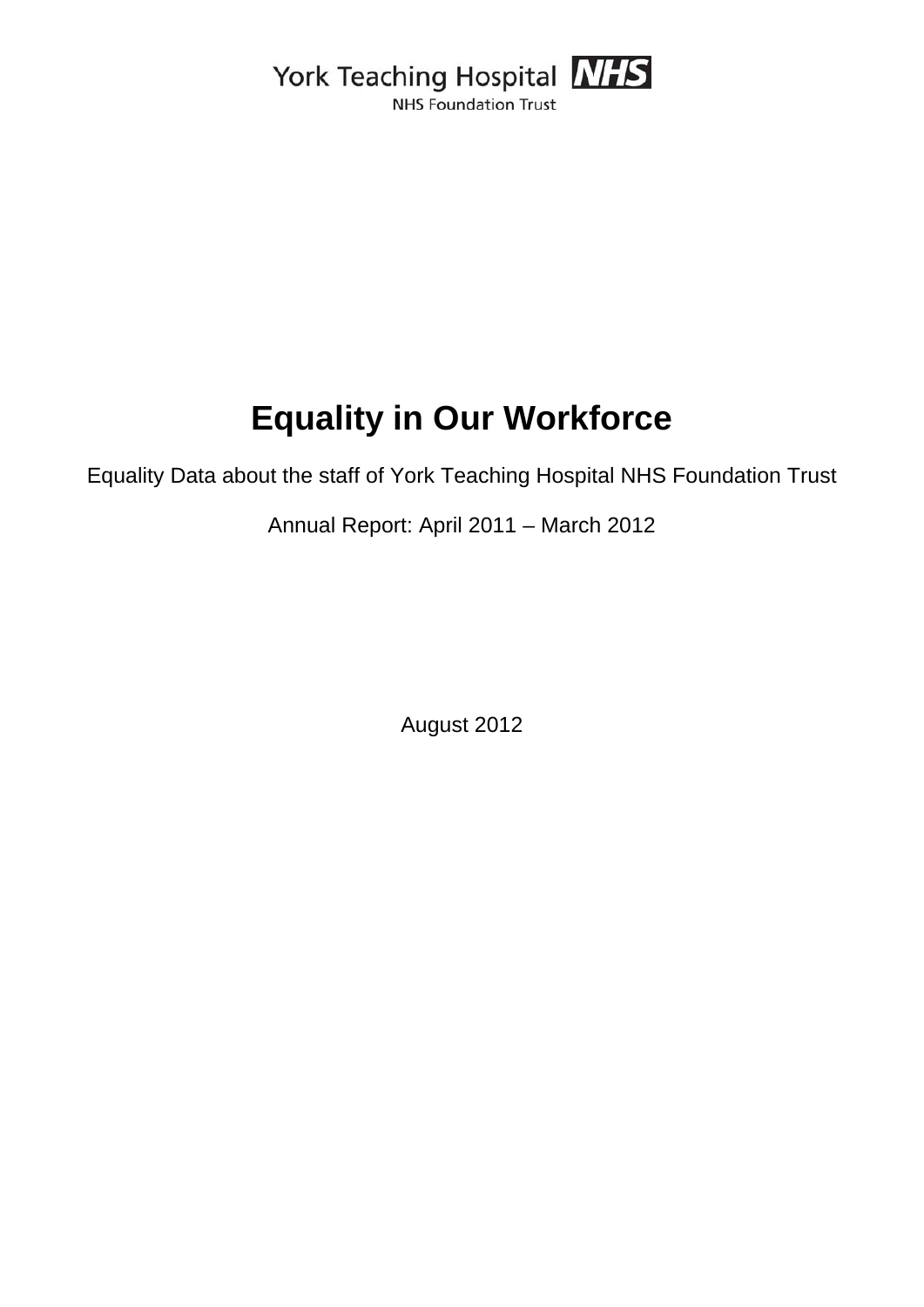## **Contents**

|                                                    | Page         |
|----------------------------------------------------|--------------|
| 1. Introduction                                    | $\mathbf{2}$ |
| 2. Staff profile                                   | 3            |
| 3. Staff joining York Teaching Hospital            | 9            |
| 4. Staff leaving York Teaching Hospital            | 12           |
| 5. Improving workforce equality data in the future | 14           |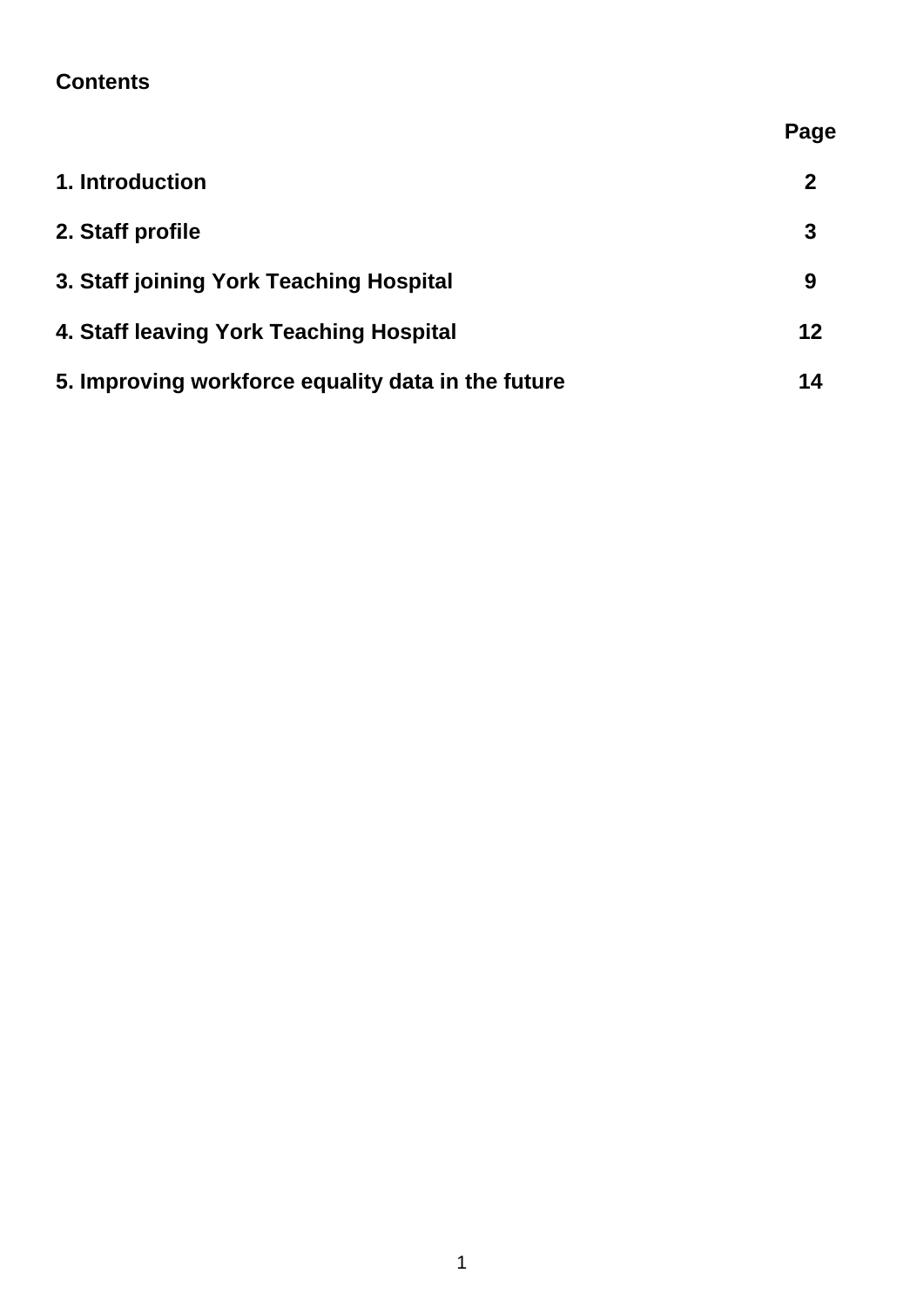# **1. Introduction**

## **About this report**

The report provides initial information about equality in the workforce of York Teaching Hospital NHS Foundation Trust (YTHFT). The report is classed as "work in progress" as further workforce analysis is been undertaken around protected characteristics and an updated report will be published in due course. The following report is based on the workforce information held on Electronic Staff Record (ESR) for employees of YTHFT as at the 1<sup>st</sup> April 2011 - 31<sup>st</sup> March 2012. Comparisons have been made against the data from the 2010 – 2011 report. It should be noted that there is an element of unknown data. This is due to the fact that declaration of some areas remains voluntary and historically when many of our longer serving staff were recruited there was no requirement to ask for this information. The details for age and gender are taken as accurate as there is reliable data for this equality strand.

No comparisons have been made to the population of our local community or national statistics as the data available is over 10 years old and therefore is not representative of our current community. As the most recent Census data is due to be published this year, next years report will include comparisons with local and national data.

We have published this report because, under the Equality Act 2010, we have a duty to "publish information relating to persons who share a relevant protected characteristic who are its employees."<sup>1</sup> Gathering reliable workforce equality data remains an important issue in order to plan and analyse employment data effectively. However, it does remain a challenge in some areas to achieve sufficient disclosure to allow analysis of workforce data to be meaningful.

The report covers three key areas:

- Staff profile (including an analysis of pay) of the 'current' workforce at York Teaching Hospital (here on referred to as the Trust, with 'current' being as of March 2012).
- Staff joining the Trust

1

Staff leaving the Trust.

<sup>1</sup> Equality Act 2010 (Specific Duties) Regulations 2011, para 2(4)a.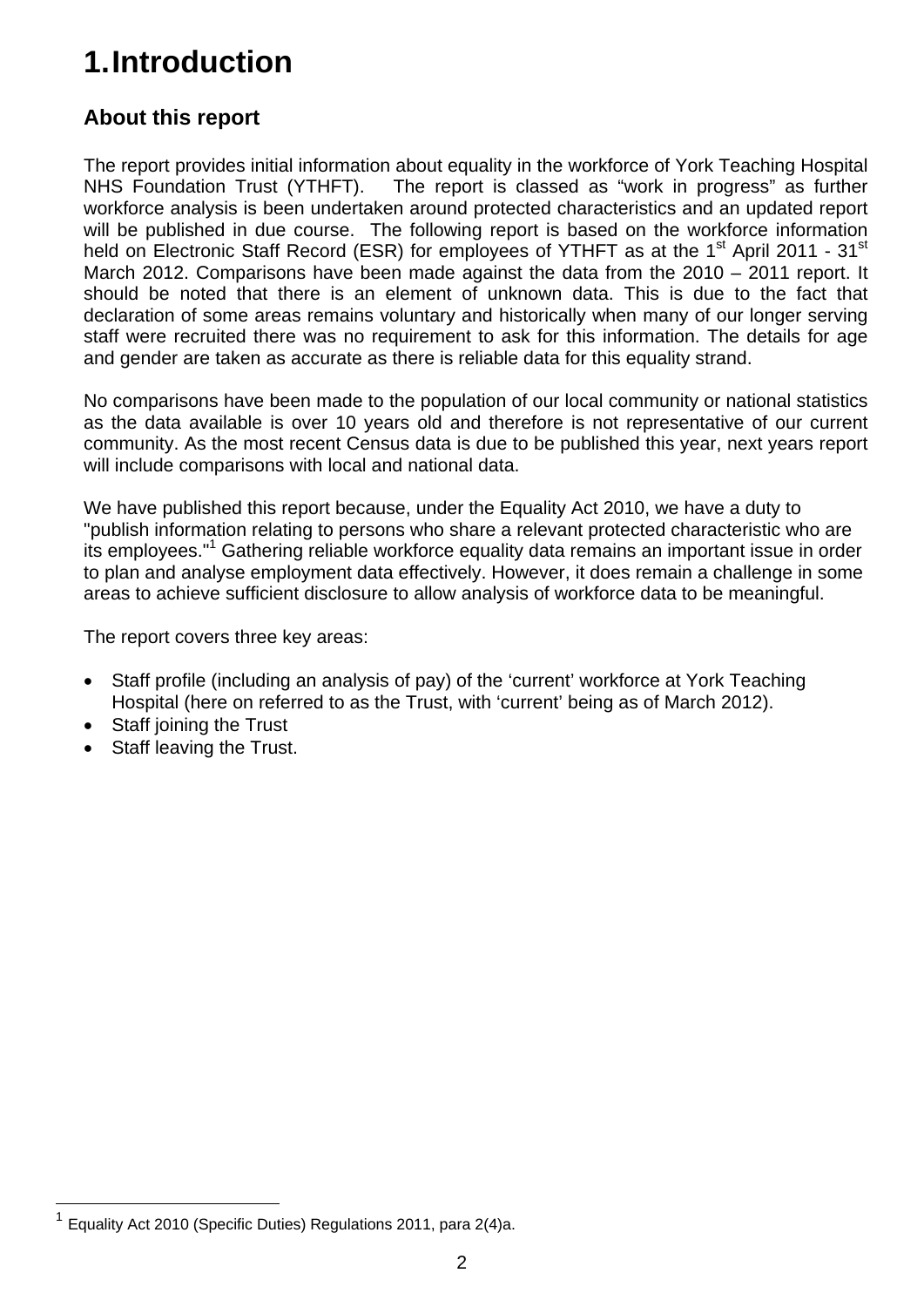# **2. Staff profile**

The staff profile shown in Table 1 is based on a 'snapshot' of all staff working for the Trust at 31<sup>st</sup> March 2012.

To follow good practice in data protection and ensure personal privacy, we have shown data as <10 in some categories where there are less than 10 people, if there are no people this will be shown as 0. This helps to protect the anonymity of staff.

Where the category is undefined this relates to information that has not been disclosed. Not declared relates to when an employee has been asked the question and has stated they do not which to disclose.

The data highlights some key points:

**Age -** 28% of employees are aged 51 and over, this has increased slightly from last year when it was 25%. Last year 1.13% of the workforce were under the age of 20, this has reduced very slightly to 0.84%.

**Disability –** 67% of staff are currently recorded as undefined or not declared, this has reduced significantly from the last report when the figure was 93%. Less than 1% of the workforce are recorded as having a disability

**Ethnicity -** 81% of the Trust's workforce are White British. 11% are classified as Other White.<sup>2</sup> The Trust has a BAME workforce of around 5.5% (the largest sub group within this being Indian - 1.97% of the overall workforce) this has reduced from last year when it was 7.6%.

**Gender -** 81% of the Trust's workforce are female, this has increased from 78% last year. The proportion of men working for the Trust is significantly lower. However, the health and social care sector traditionally employs more women than men.

**Religion and Belief -** 75% of staff are currently undefined or not declared this has increased since last year when it was 58.9 %.18% are Christian, 4% are atheist and just over 3% are other religions / non-Christian Religions (e.g. Hinduism, Islam, Buddhism, Judaism, Sikhism).

**Sexual Orientation -** 83% of the workforce are currently undefined or not declared. 0.25% state that they are Lesbian, Gay or Bisexual, this has decreased since last year from 1.2%.

**Employment / pay bands –** bands 2 and 5 each account for around a quarter of the workforce. Nearly a third of all staff are employed in band 1 (7%) and band 2 (23%) roles where pay is below £17,000. This has not changed since last year.

Around 40% of the females in our workforce are band 5 (24.51%) and band 6 (17.14%) – in comparison this is 28% for men. A factor here may be the types of roles / jobs at these levels, e.g. a significant proportion of band 5 are nurses, which traditionally women are more likely to fill<sup>3</sup>.

To avoid breaching confidentiality for many pay grades it is not possible to comment in detail with regard to BAME figures. 7% of BAME staff are band 5 (remembering that BAME's make up around 5.5% of the current workforce), but BAME's may be underrepresented in some higher payscales.

This merges a number of sub categories, e.g. White unspecified; White Polish; White other European, etc.<br><sup>3</sup> Appenting there are a wide range of band 5 releg including administrative (estates and fecilities, ats areas

<sup>&</sup>lt;sup>3</sup> Accepting there are a wide range of band 5 roles, including administrative / estates and facilities, etc. areas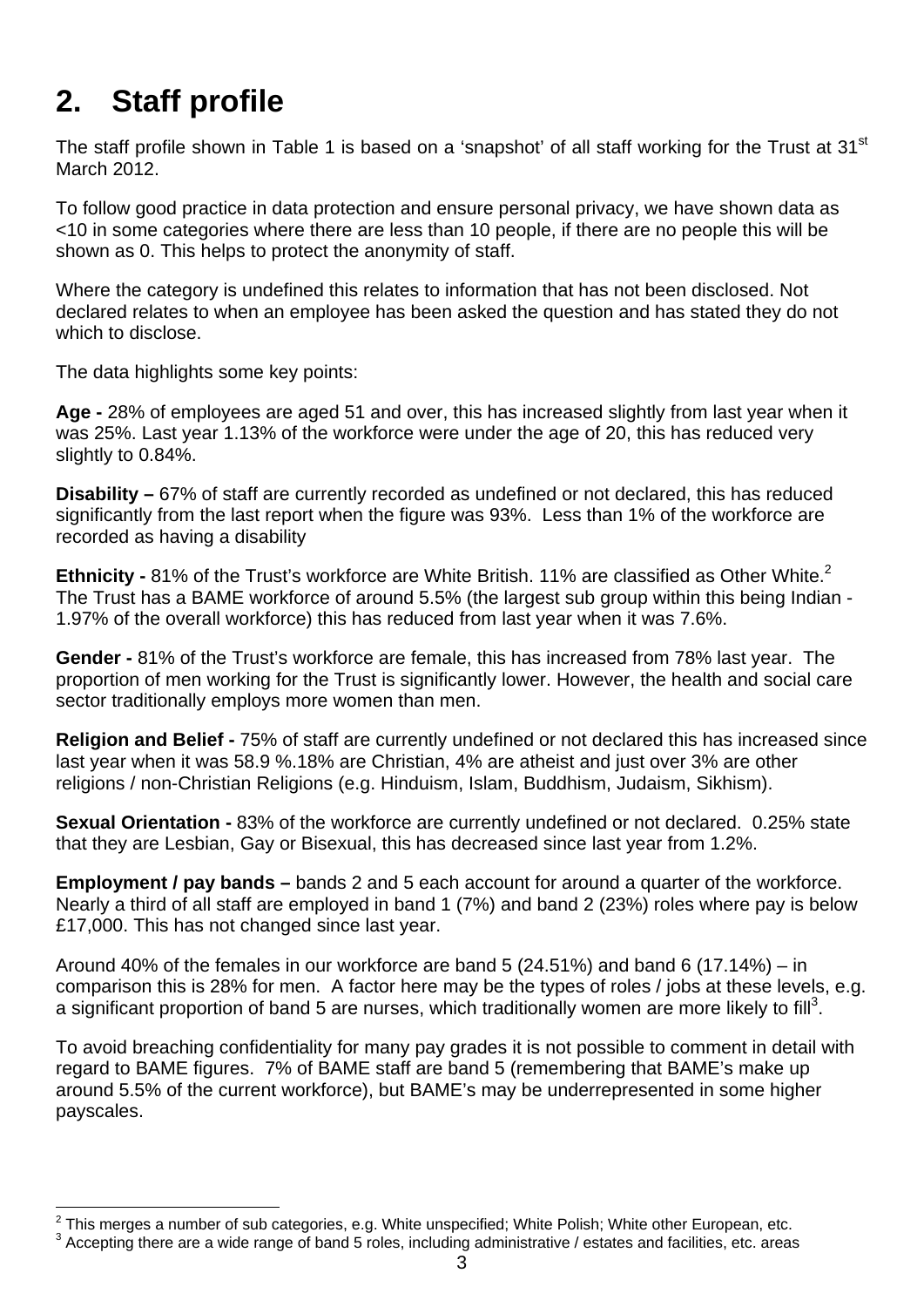## Table 1: Trust Staff profile as at 31<sup>st</sup> March 2012

| <b>Age band</b> | <b>Number of staff</b> | % of total staff |
|-----------------|------------------------|------------------|
| 16-20           | 51                     | 0.84%            |
| $21 - 25$       | 421                    | 6.96%            |
| 26-30           | 660                    | 10.91%           |
| $31 - 35$       | 687                    | 11.35%           |
| 36-40           | 699                    | 11.55%           |
| $41 - 45$       | 838                    | 13.85%           |
| 46-50           | 975                    | 16.11%           |
| $51 - 55$       | 882                    | 14.57%           |
| 56-60           | 604                    | 9.98%            |
| 61-65           | 210                    | 3.47%            |
| 66+             | 25                     | 0.41%            |
| <b>Total</b>    | 6052                   |                  |

## **Age Profile**

## **Disability Profile**

| <b>Disability status</b> | <b>Number of staff</b> | % of total staff |
|--------------------------|------------------------|------------------|
| Yes                      | 51                     | 0.84%            |
| <b>No</b>                | 1922                   | 31.76%           |
| Not declared             | 449                    | 7.42%            |
| <b>Undefined</b>         | 3630                   | 59.98%           |
| <b>Total</b>             | 6052                   |                  |

## **Ethnicity Profile**

| <b>Ethnicity</b>                       | <b>Number of staff</b> | % of total staff |
|----------------------------------------|------------------------|------------------|
| <b>White British</b>                   | 4886                   | 80.73%           |
| White Irish                            | 33                     | 0.55%            |
| <b>Other White</b>                     | 643                    | 10.62%           |
| White & Asian                          | 17                     | 0.28%            |
| Other mixed background                 | 33                     | 0.55%            |
| Indian                                 | 119                    | 1.97%            |
| Pakistani                              | 14                     | 0.23%            |
| <b>Other Asian</b>                     | 27                     | 0.45%            |
| African                                | 44                     | 0.73%            |
| Chinese                                | 19                     | 0.31%            |
| Other ethnic group (inc. White & Black | 58                     | 0.96%            |
| Caribbean, White & Black African,      |                        |                  |
| Bangladeshi, Caribbean, Other Black    |                        |                  |
| background)                            |                        |                  |
| Undefined                              | 159                    | 2.63%            |
| <b>Total</b>                           | 6052                   |                  |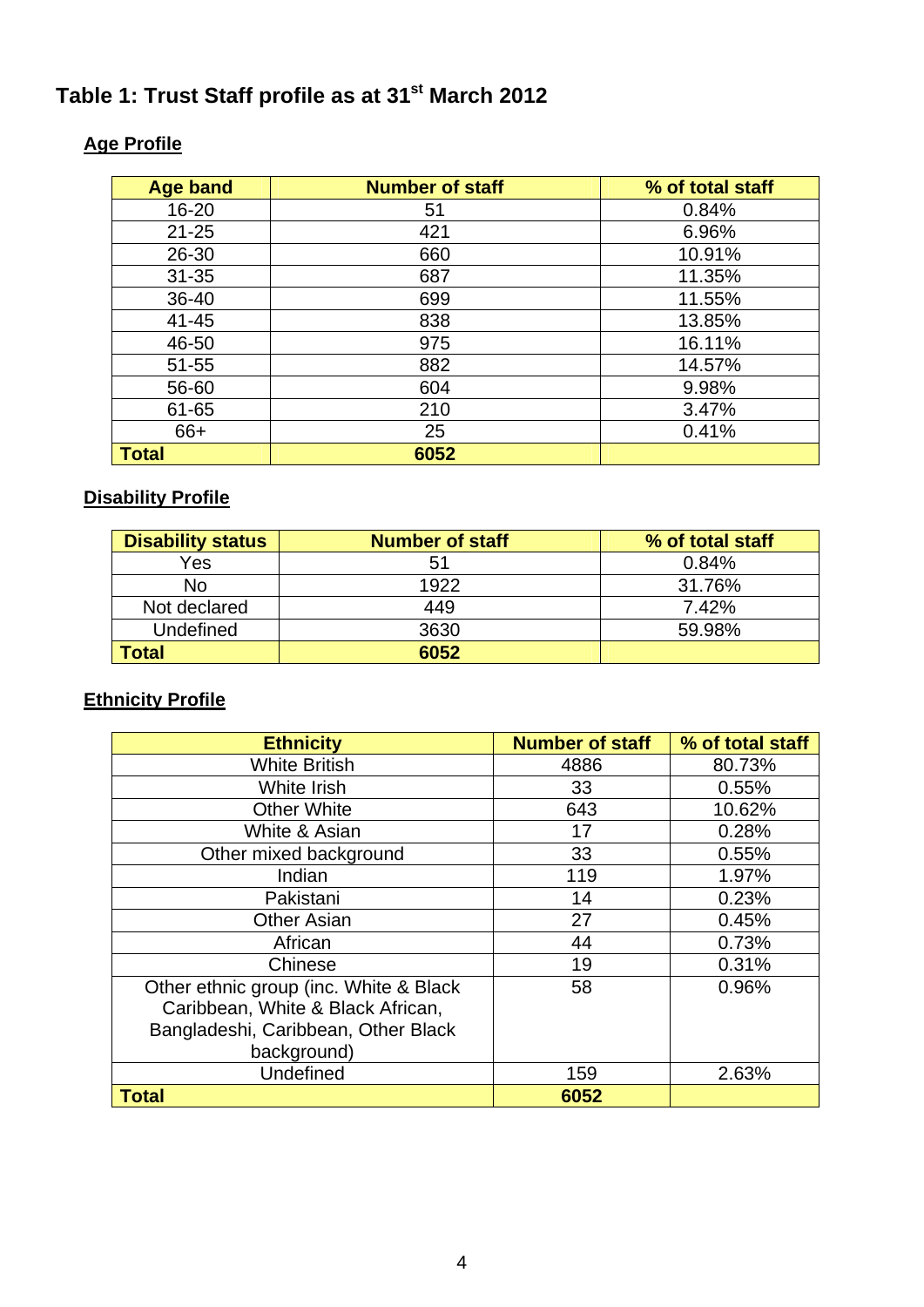## **Gender Profile**

| <b>Gender</b> | <b>Number of staff</b> | % of total staff |
|---------------|------------------------|------------------|
| Female        | 4888                   | 80.77%           |
| Male          | 1164                   | 19.23%           |
| Total         | 6052                   |                  |

## **Religious Belief Profile**

| <b>Religious Belief</b>            | <b>Number of staff</b> | % of total staff |
|------------------------------------|------------------------|------------------|
| Christianity                       | 1112                   | 18.37%           |
| Atheism                            | 228                    | 3.77%            |
| Non-Christian Religions (Hinduism, | 81                     | 1.34%            |
| Islam, Buddhism, Judaism, Sikhism) |                        |                  |
| Other                              | 117                    | 1.93%            |
| I do not wish to disclose my       | 1911                   | 31.58%           |
| religion/belief                    |                        |                  |
| Not declared                       | 2603                   | 43.01%           |
| <b>Total</b>                       | 6052                   |                  |

## **Sexual Orientation Profile**

| <b>Sexual Orientation</b>                          | <b>Number of staff</b> | % of total staff |
|----------------------------------------------------|------------------------|------------------|
| Lesbian, Gay or Bisexual                           | 15                     | 0.25%            |
| Heterosexual                                       | 1019                   | 16.84%           |
| I do not wish to disclose my sexual<br>orientation | 2415                   | 39.90%           |
| Not declared                                       | 2603                   | 43.01%           |
| <b>Total</b>                                       | 6052                   |                  |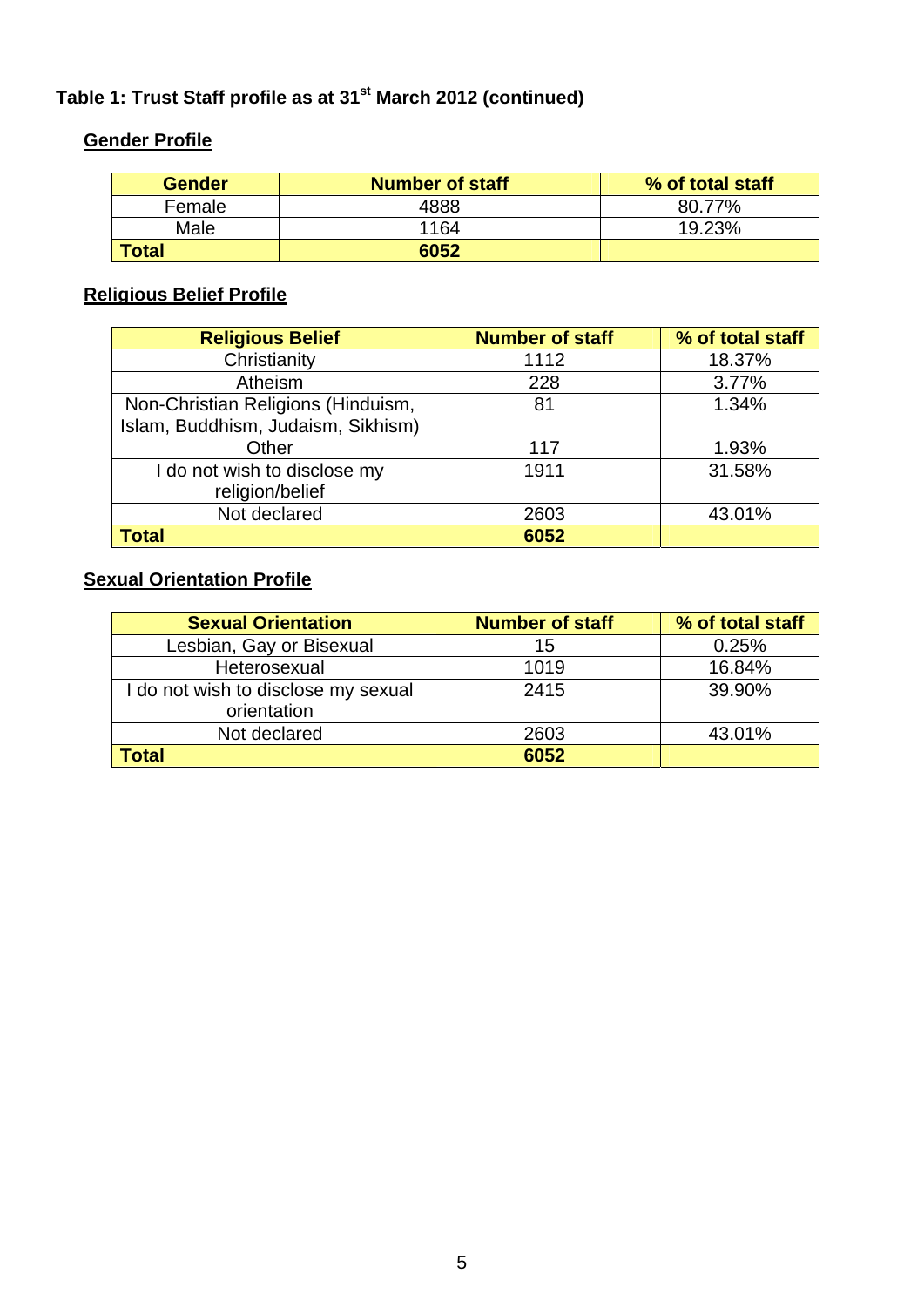#### **Pay Band by Gender**

| <b>Pay Band</b>         | <b>No. female</b><br><b>staff</b> | % of all female<br><b>staff</b> | No. male<br><b>staff</b> | $%$ of all<br>male staff | % of total<br>workforce |
|-------------------------|-----------------------------------|---------------------------------|--------------------------|--------------------------|-------------------------|
| A4C Band 1*             | 332                               | 7.09%                           | 158                      | 18.50%                   | 8.85%                   |
| $(E13,903 - E14,614)$   |                                   |                                 |                          |                          |                         |
| A4C Band 2              | 1071                              | 22.88%                          | 184                      | 21.55%                   | 22.68%                  |
| $(E13,903 - E17,003)$   |                                   |                                 |                          |                          |                         |
| A4C Band 3              | 433                               | 9.25%                           | 77                       | 9.02%                    | 9.22%                   |
| $(E15,860 - E18,827)$   |                                   |                                 |                          |                          |                         |
| A4C Band 4              | 304                               | 6.50%                           | 49                       | 5.74%                    | 6.38%                   |
| $(E18, 402 - E21, 798)$ |                                   |                                 |                          |                          |                         |
| A4C Band 5              | 1147                              | 24.51%                          | 131                      | 15.34%                   | 23.09%                  |
| $(E21, 176 - E27, 625)$ |                                   |                                 |                          |                          |                         |
| A4C Band 6              | 802                               | 17.14%                          | 105                      | 12.30%                   | 16.39%                  |
| $(E25,528 - E34,189)$   |                                   |                                 |                          |                          |                         |
| A4C Band 7              | 430                               | 9.19%                           | 83                       | 9.72%                    | 9.27%                   |
| $(E30,460 - E40,157)$   |                                   |                                 |                          |                          |                         |
| A4C Band 8A             | 87                                | 1.86%                           | 28                       | 3.28%                    | 2.08%                   |
| $(E38, 851 - E46, 621)$ |                                   |                                 |                          |                          |                         |
| A4C Band 8B             | 42                                | 0.90%                           | 11                       | 1.29%                    | 0.96%                   |
| $(E45, 254 - E55, 945)$ |                                   |                                 |                          |                          |                         |
| A4C Bands 8C, 8D,       | 15                                | 0.32%                           | 17                       | 1.99%                    | 0.58%                   |
| 9                       |                                   |                                 |                          |                          |                         |
| $(E54, 454 - E97, 478)$ |                                   |                                 |                          |                          |                         |
| Non-medical, non        | 17                                | 0.36%                           | 11                       | 1.29%                    | 0.51%                   |
| A4C pay scales**        |                                   |                                 |                          |                          |                         |
| <b>Total</b>            | 4680                              |                                 | 854                      |                          | 5534                    |

#### **Notes**

\*A4C (Agenda for Change) is the national pay banding framework for most non-medical NHS staff.

\*\* There are a small number of non-medical staff employed by York Teaching Hospital who are not paid on A4C pay scales, this includes Apprentices, Directors and Non-Executive Directors.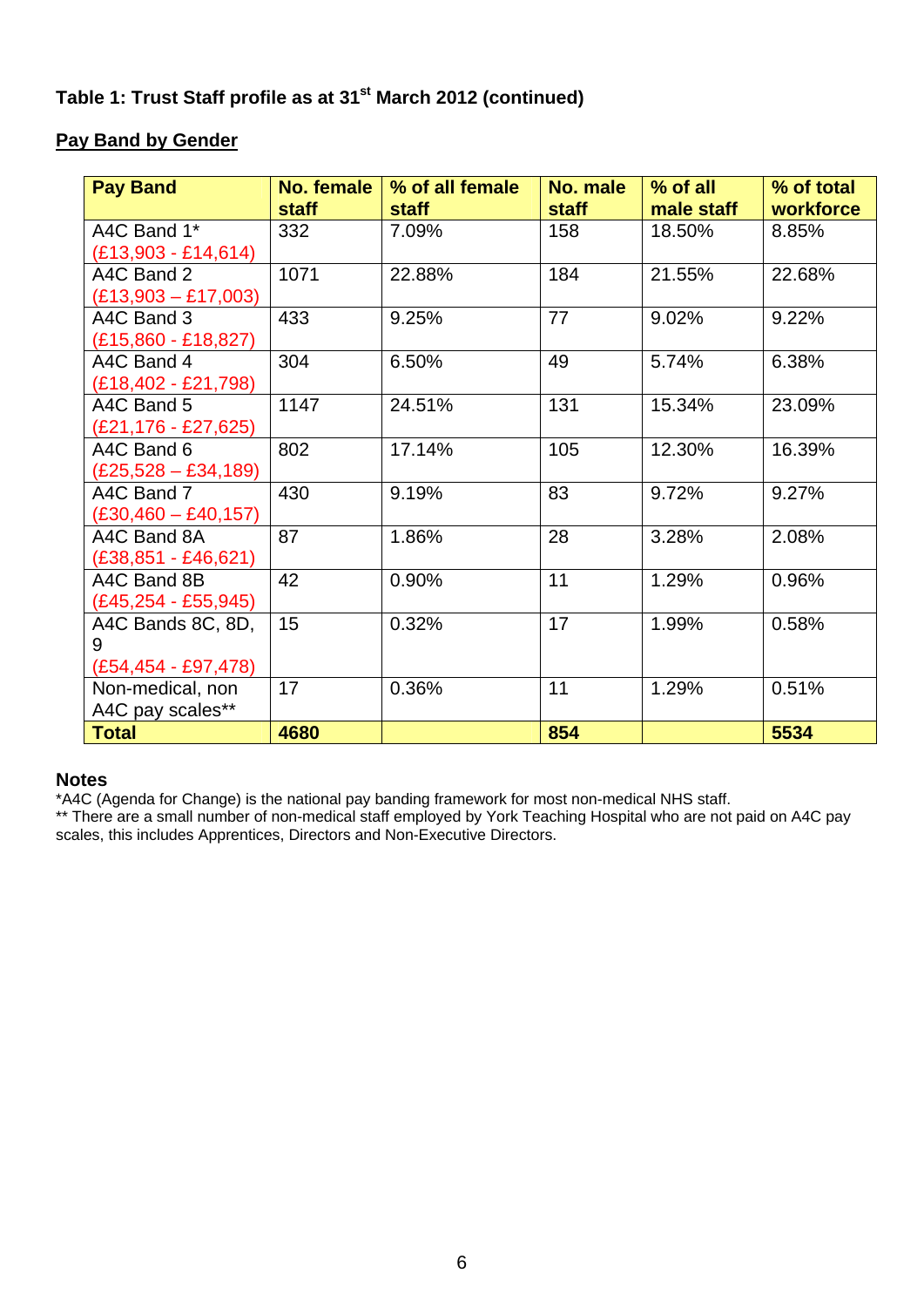## **Pay Band by Age**

|                         |             | 25 &   |           |        |              |
|-------------------------|-------------|--------|-----------|--------|--------------|
|                         |             | under  | $26 - 50$ | $51+$  | <b>Total</b> |
|                         | No. in band | 55     | 288       | 147    | 490          |
| Pay Band 1              | % of band   | 11.22% | 58.78%    | 30.00% |              |
|                         | No. in band | 138    | 704       | 413    | 1255         |
| Pay Band 2              | % of band   | 11.00% | 56.10%    | 32.91% |              |
| Pay Band 3              | No. in band | 34     | 317       | 159    | 510          |
|                         | % of band   | 6.67%  | 62.16%    | 31.18% |              |
| Pay Band 4              | No. in band | 19     | 215       | 119    | 353          |
|                         | % of band   | 5.38%  | 60.91%    | 33.71% |              |
| Pay Band 5              | No. in band | 159    | 827       | 292    | 1278         |
|                         | % of band   | 12.44% | 64.71%    | 22.85% |              |
| Pay Band 6              | No. in band | 15     | 664       | 228    | 907          |
|                         | % of band   | 1.65%  | 73.21%    | 25.14% |              |
| Pay Band 7              | No. in band | 2      | 318       | 193    | 513          |
|                         | % of band   | 0.39%  | 61.99%    | 37.62% |              |
| Pay Band 8A             | No. in band | 0      | 96        | 19     | 115          |
|                         | % of band   | 0.00%  | 83.48%    | 16.52% |              |
| Pay Bands 8B, 8C, 8D, 9 | No. in band | 0      | 51        | 34     | 84           |
|                         | % of band   | 0.00%  | 61.00%    | 40.00% |              |
| Non medical, non A4C    | No. in band | 11     | $<$ 10    | 11     | 28           |
| payscales               | % of band   | 39.29% | 21.43%    | 39.29% |              |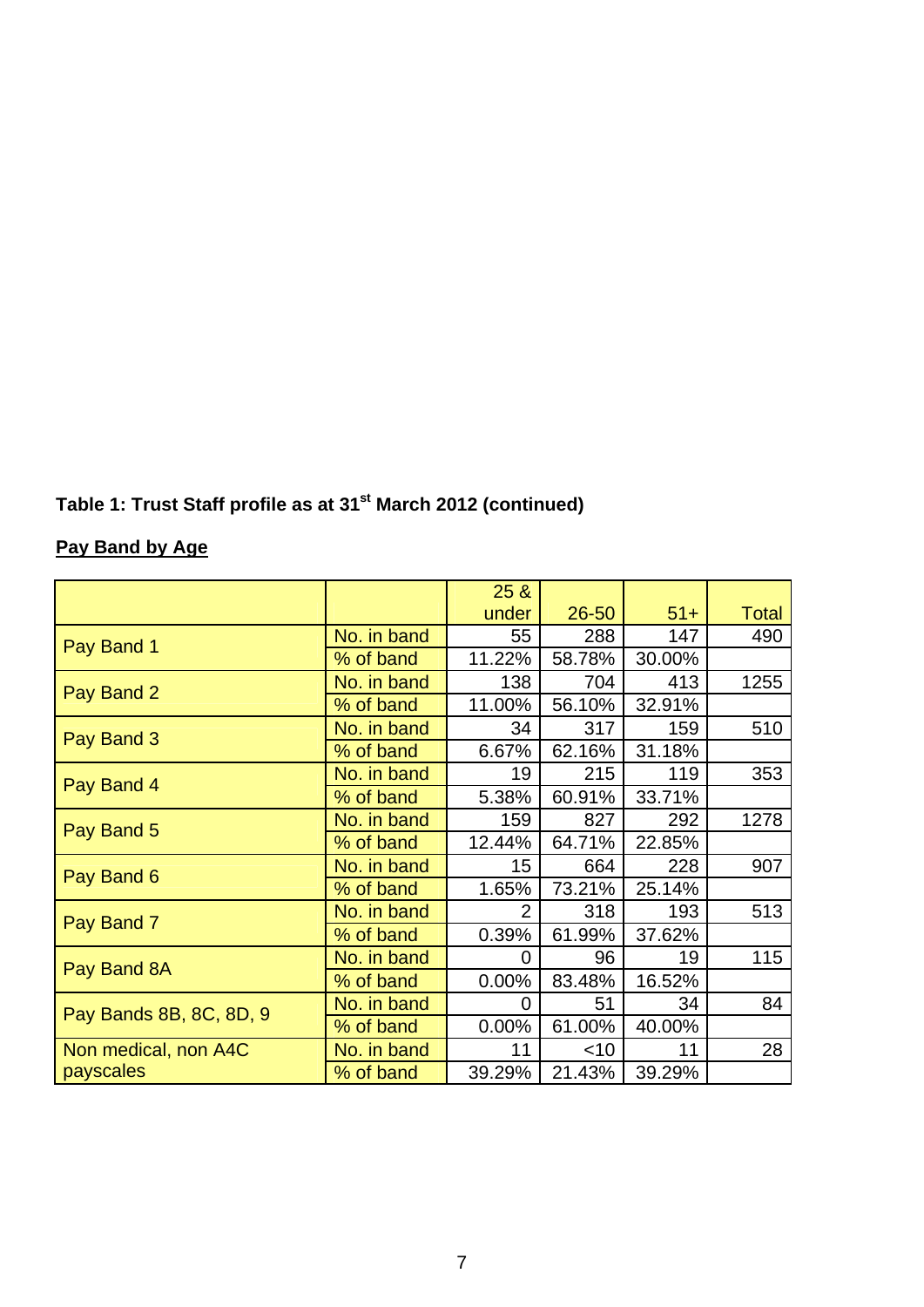## **Pay band by Ethnicity**

|                              |             | <b>White</b><br>total | <b>Mixed</b><br>total | <b>Asian</b><br>total | <b>Black</b><br>total | <b>BAME</b><br>total | <b>Not</b><br>stated | <b>Total</b> |
|------------------------------|-------------|-----------------------|-----------------------|-----------------------|-----------------------|----------------------|----------------------|--------------|
| Pay Band 1                   | No. in band | 459                   | <10                   | <10                   | <10                   | 23                   | <10                  | 490          |
|                              | % of band   | 93.67%                | N/A                   | N/A                   | N/A                   | 4.69%                | N/A                  |              |
| <b>Pay Band 2</b>            | No. in band | 1190                  | 10                    | 15                    | $<$ 10                | 37                   | 28                   | 1255         |
|                              | % of band   | 94.82%                | 0.80%                 | 1.20%                 | N/A                   | 2.95%                | 2.23%                |              |
| Pay Band 3                   | No. in band | 474                   | < 10                  | $<$ 10                | $<$ 10                | $<$ 10               | 31                   | 510          |
|                              | % of band   | 92.94%                | N/A                   | N/A                   | N/A                   | N/A                  | 6.08%                |              |
| Pay Band 4                   | No. in band | 345                   | < 10                  | <10                   | <10                   | <10                  | <10                  | 353          |
|                              | % of band   | 97.73%                | N/A                   | N/A                   | N/A                   | N/A                  | N/A                  |              |
| Pay Band 5                   | No. in band | 1146                  | 17                    | 47                    | 19                    | 91                   | 41                   | 1278         |
|                              | % of band   | 89.67%                | 1.33%                 | 3.68%                 | 1.49%                 | 7.12%                | 3.21%                |              |
| Pay Band 6                   | No. in band | 859                   | $<$ 10                | $<$ 10                | <10                   | 22                   | 26                   | 907          |
|                              | % of band   | 94.71%                | N/A                   | N/A                   | N/A                   | 2.43%                | 2.87%                |              |
| Pay Band 7                   | No. in band | 490                   | < 10                  | <10                   | <10                   | 10                   | 13                   | 513          |
|                              | % of band   | 95.52%                | N/A                   | N/A                   | N/A                   | 1.95%                | 2.53%                |              |
| <b>Pay Band</b><br><b>8A</b> | No. in band | 112                   | <10                   | <10                   | <10                   | <10                  | $\mathbf{0}$         | 115          |
|                              | % of band   | 97.39%                | N/A                   | N/A                   | N/A                   | N/A                  | 0%                   |              |
| <b>Pay Bands</b>             | No. in band | 85                    | $\overline{0}$        | $\Omega$              | $\mathbf 0$           | $\overline{0}$       | $\overline{0}$       | 85           |
| 8B, 8C, 8D,<br>9             | % of band   | 100%                  | 0%                    | 0%                    | 0%                    | 0%                   | 0%                   |              |
| <b>Non</b><br>medical,       | No. in band | 28                    | $\mathbf 0$           | $\mathbf 0$           | $\mathbf 0$           | $\mathbf 0$          | $\mathbf 0$          | 28           |
| non A4C<br>payscales         | % of band   | 100%                  | 0%                    | 0%                    | 0%                    | 0%                   | 0%                   |              |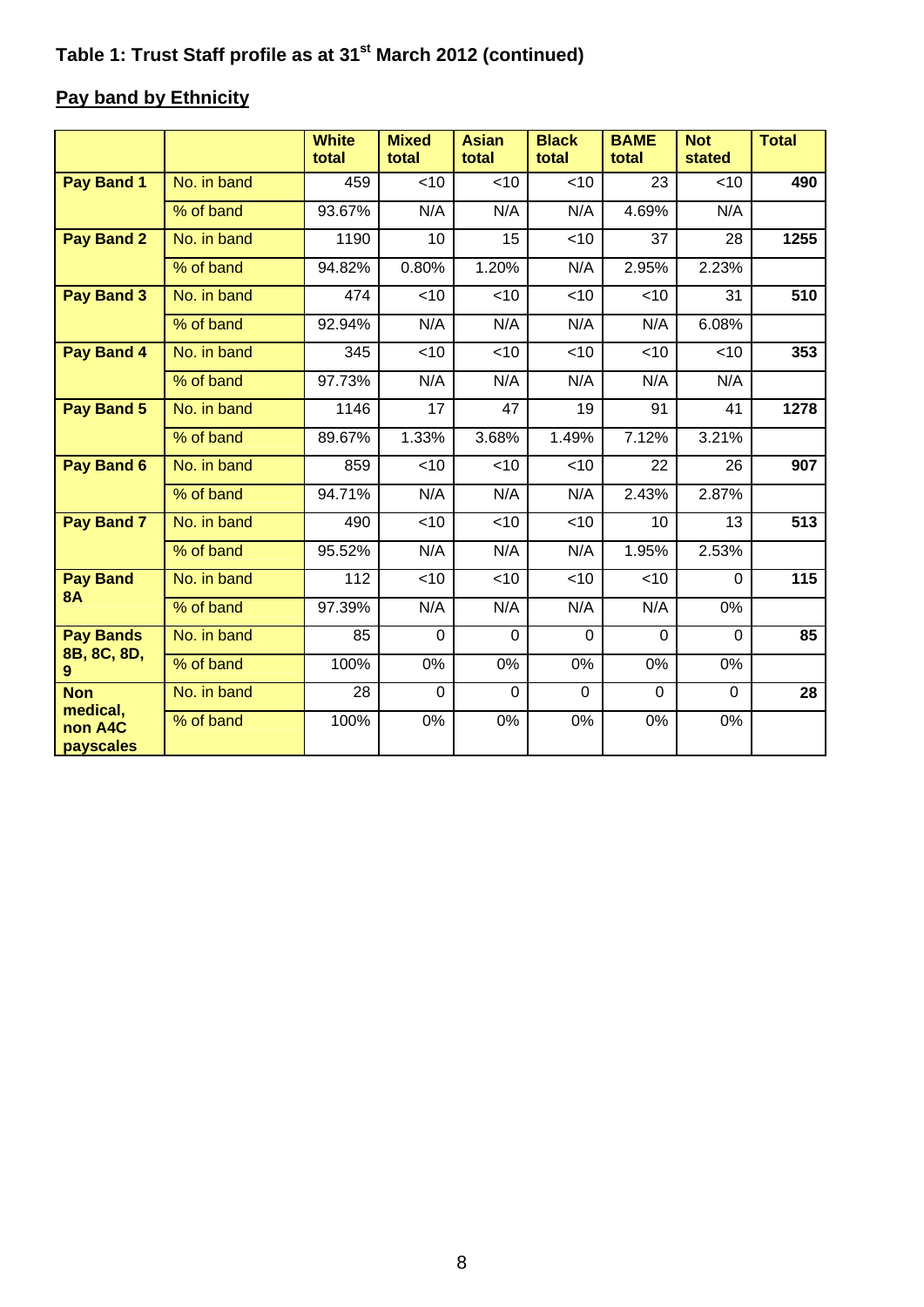# **3 Staff Joining York Teaching Hospital**

Table 2 shows the monitoring data for 2027 new members of staff who joined the Trust between 1<sup>st</sup> April 2011 and 31<sup>st</sup> March 2012; this includes 987 staff who transferred under TUPE to the organisation from the PCT. Comparisons are also made to the 'current' workforce, as highlighted in the previous section.

This highlights the following:

**Age -** 14% of staff joining the Trust were under 25 compared to 8% of all trust employees being under 25. Last year, 28.4% of staff joining the Trust were under 25. 28 % new starters are 51 or older this has increased from last year when it was 10.2%.

**Disability –** 1.5% of new starters stated they have a disability and 57% stated that they didn't. 42% did not declare whether they had a disability.

**Ethnicity -** 80% of staff who joined the Trust are White British, 6% are Other European, 3% are Indian and 7% were undefined.

**Gender -** 83% of staff who joined the Trust are female, this is marginally higher than the current workforce which is 81%.

**Religion –** 64% stated that they did not wish to disclose their religion / belief. 24% are Christian, 5% are Atheist and nearly 6% are Non-Christian / other Religions (e.g. Hinduism, Islam, Buddhism, Judaism, Sikhism).

It is not possible to provide data for sexual Orientation as fewer than 10 LGB staff joined the organisation.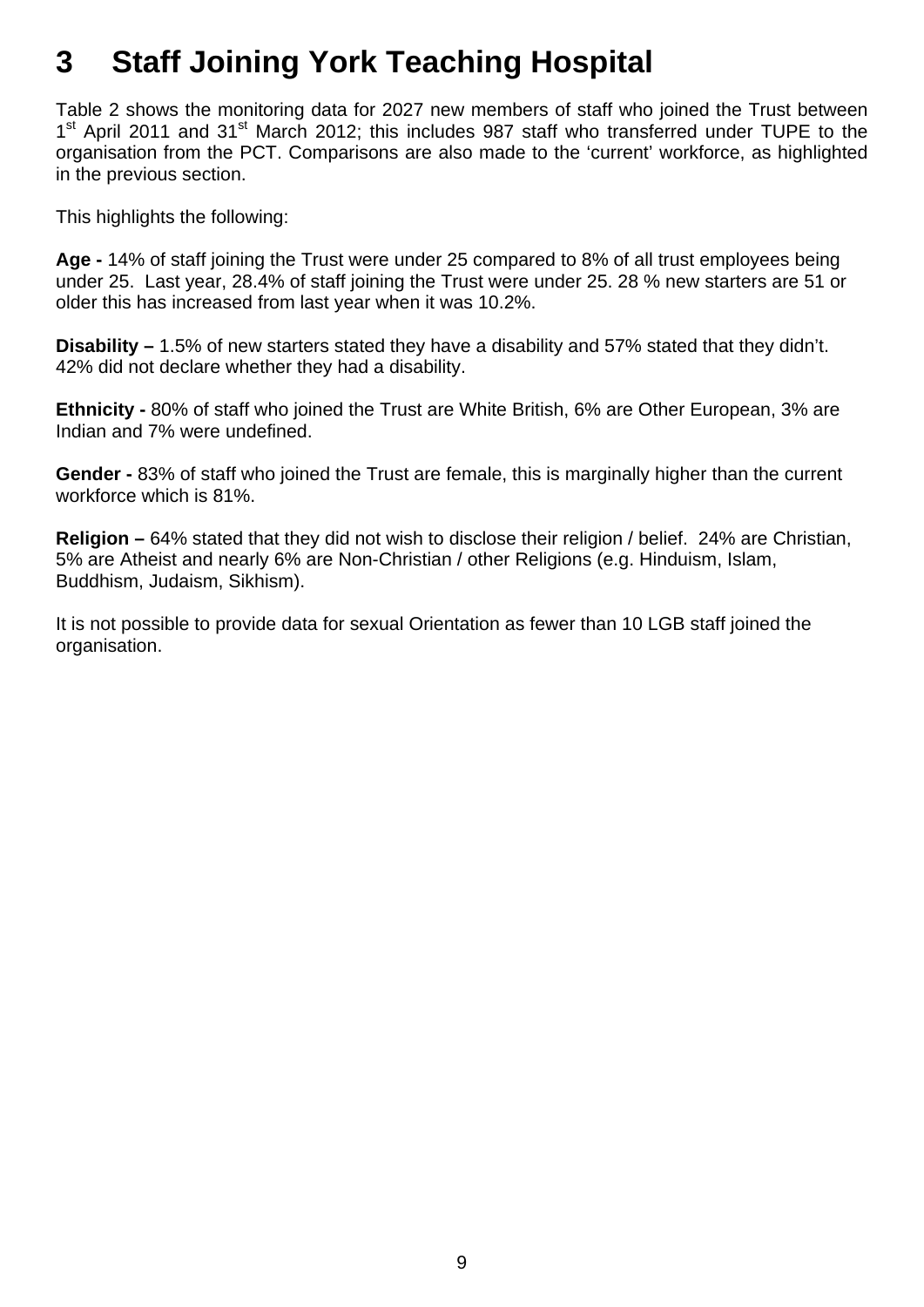## Table 2: Staff joining the Trust from 1<sup>st</sup> April 2011 to 31<sup>st</sup> March 2012

## **Age Profile**

| <b>Age band</b> | <b>Number of staff</b> | % of new staff |
|-----------------|------------------------|----------------|
| $16 - 20$       | 37                     | 1.83%          |
| $21 - 25$       | 247                    | 12.19%         |
| 26-30           | 234                    | 11.54%         |
| $31 - 35$       | 208                    | 10.26%         |
| 36-40           | 202                    | 9.97%          |
| $41 - 45$       | 249                    | 12.28%         |
| 46-50           | 286                    | 14.11%         |
| $51 - 55$       | 277                    | 13.67%         |
| 56-60           | 208                    | 10.26%         |
| 61-65           | 68                     | 3.35%          |
| 66+             | 11                     | 0.54%          |
| <b>Total</b>    | 2027                   |                |

## **Disability Profile**

| <b>Disability status</b> | <b>Number of staff</b> | % of new staff |
|--------------------------|------------------------|----------------|
| Yes                      | 30                     | 1.48%          |
| No                       | 1147                   | 56.59%         |
| Not declared             | 461                    | 22.74%         |
| Undefined                | 389                    | 19.19%         |
| Total                    | 2027                   |                |

## **Ethnicity Profile**

| <b>Ethnicity</b>                           | <b>Number of staff</b> | % of new staff |
|--------------------------------------------|------------------------|----------------|
| <b>White British</b>                       | 1624                   | 80.12%         |
| White Irish                                | 10                     | 0.49%          |
| <b>Other White</b>                         | 117                    | 5.77%          |
| Indian                                     | 63                     | 3.11%          |
| Pakistani                                  | 11                     | 0.54%          |
| <b>Other Asian</b>                         | 15                     | 0.74%          |
| African                                    | 12                     | 0.59%          |
| Any other ethnic group (inc. White & Black | 37                     | 1.83%          |
| Caribbean, White & Asian, Other mixed      |                        |                |
| background, Bangladeshi, Chinese)          |                        |                |
| <b>Undefined</b>                           | 138                    | 6.81%          |
| <b>Total</b>                               | 2027                   |                |

#### **Gender Profile**

| Gender | <b>Number of staff</b> | % of new staff |
|--------|------------------------|----------------|
| Female | 1683                   | 83.03%         |
| Male   | 344                    | 16.97%         |
| Total  | 2027                   |                |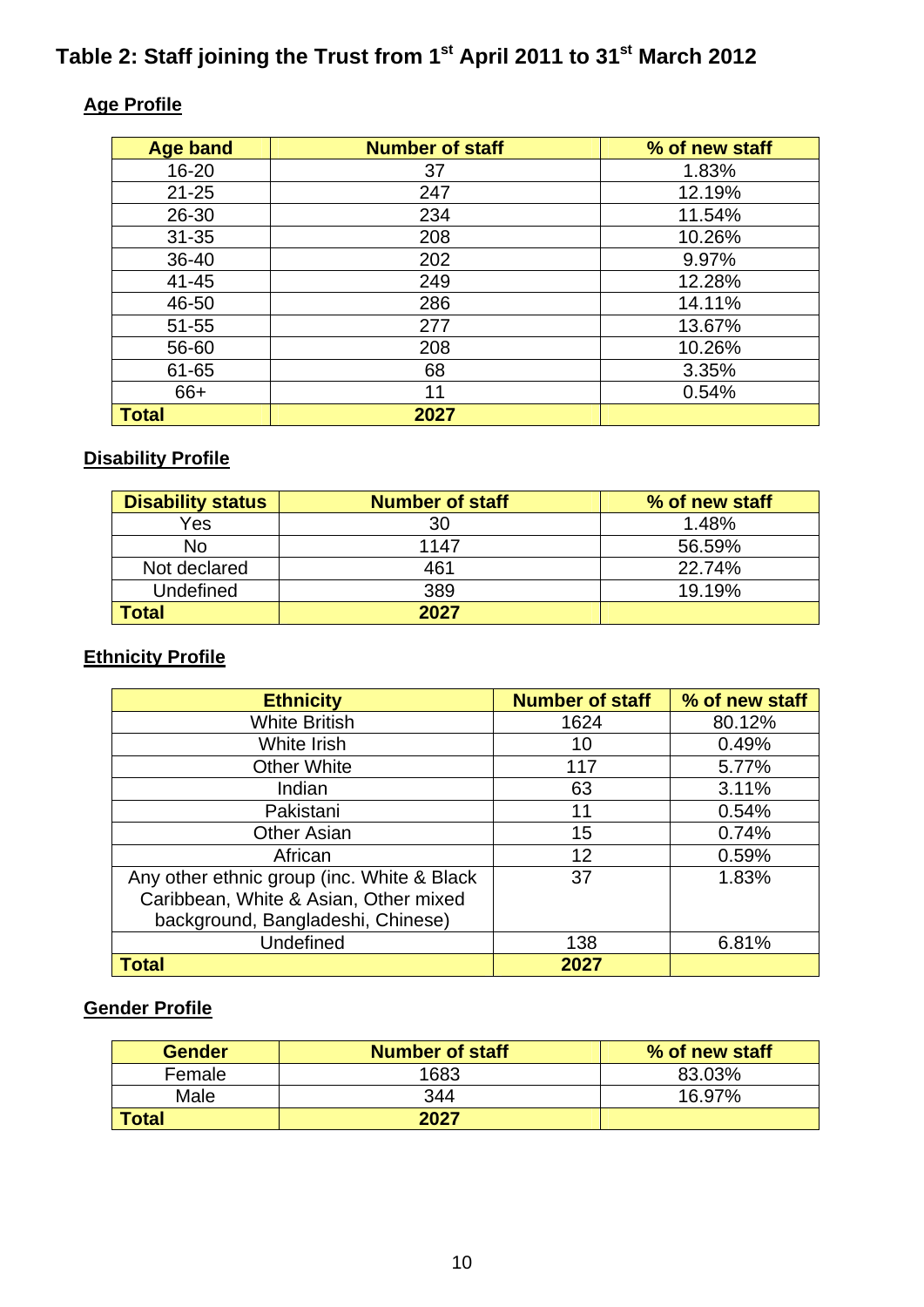## **Religious Belief Profile**

| <b>Religious Belief</b>            | <b>Number of staff</b> | % of new staff |
|------------------------------------|------------------------|----------------|
| Christianity                       | 487                    | 24.03%         |
| Atheism                            | 106                    | 5.23%          |
| Non-Christian Religions (Hinduism, | 71                     | 3.50%          |
| Islam, Buddhism, Judaism, Sikhism) |                        |                |
| Other                              | 59                     | 2.91%          |
| I do not wish to disclose my       | 1292                   | 63.74%         |
| religion/belief                    |                        |                |
| Not declared                       | 12                     | 0.59%          |
| <b>Total</b>                       | 2027                   |                |

## **Sexual orientation**

It is not possible to provide data as fewer than 10 LGB staff joined the organisation.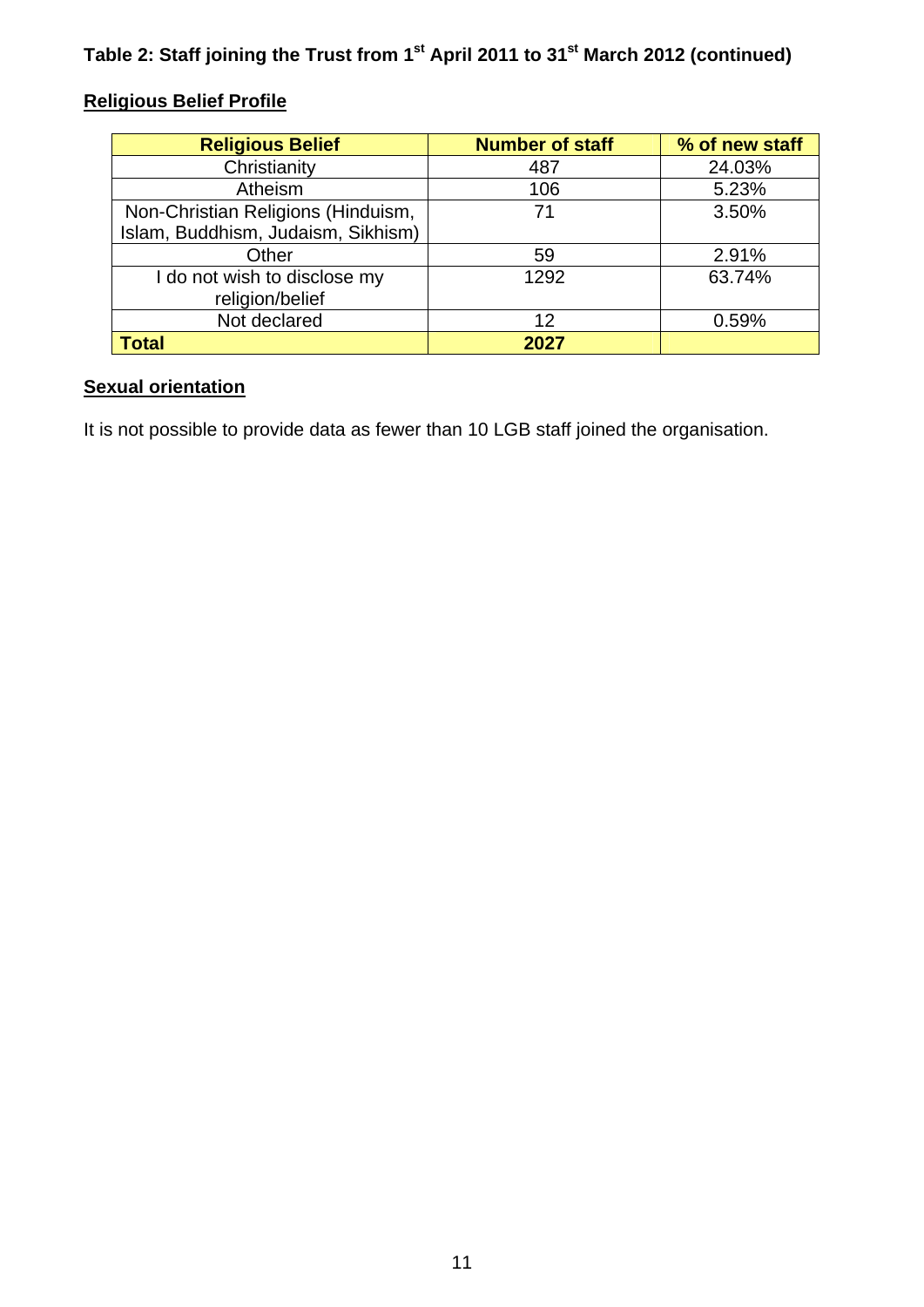# **4. Staff leaving York Teaching Hospital**

Table 3 shows the profile of 725 staff who left the Trust between 1<sup>st</sup> April 2011 and 31<sup>st</sup> March 2012.

The report highlights the following:

Age -29% of leavers were aged 51 and over (with around 11% being aged 61 and over<sup>4</sup>). 23% of leavers were between the ages of 36 and 50. 48% of leavers were under the age of 35.

**Ethnicity -** 73% of staff who left the Trust were White British (this group make up around 81% of the current workforce).

**Gender -** 69% of those who left the Trust were female as 81% of employees are women, this shows men are more likely to leave the Trust.

**Religion -** 60% of leavers stated that they did not wish to disclose or have not declared their religion / belief. 27% were Christian and almost 14% were Non-Christian / other Religions (e.g. Hinduism, Islam, Buddhism, Judaism, Sikhism).

To protect confidentiality, for leavers it is not possible to report on disability or sexual orientation.

<sup>1</sup> <sup>4</sup> During the monitoring period the Trust operated a default retirement age of 65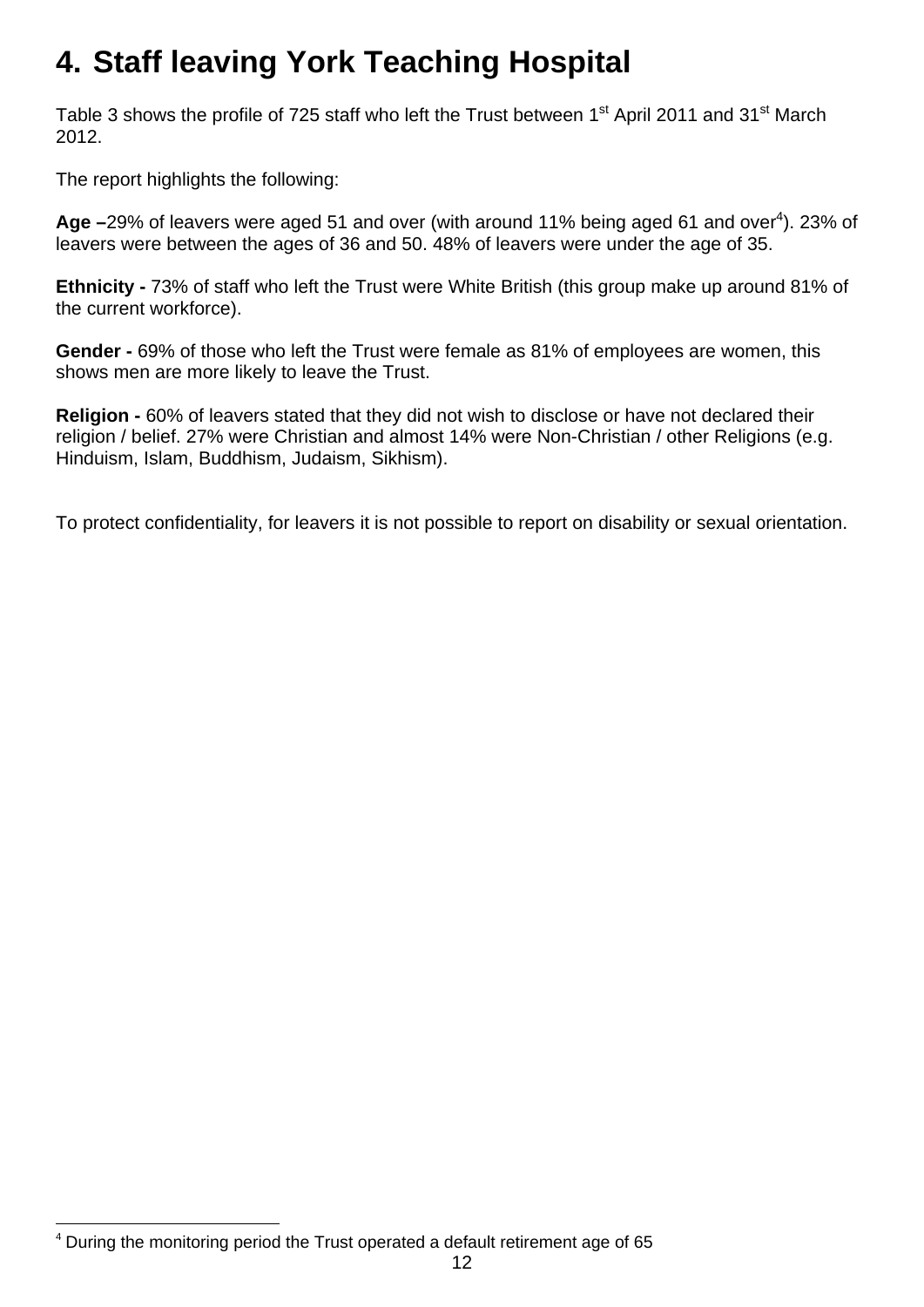## Table 3: Staff leaving the Trust from 1<sup>st</sup> April 2011 to 31<sup>st</sup> March 2012

#### **Age Band**

| <b>Age band</b> | <b>Number of staff</b> | % of leavers |
|-----------------|------------------------|--------------|
| 25 & under      | 107                    | 14.76%       |
| 26-30           | 144                    | 19.86%       |
| $31 - 35$       | 99                     | 13.66%       |
| 36-40           | 65                     | 8.97%        |
| $41 - 45$       | 53                     | 7.31%        |
| 46-50           | 46                     | 6.34%        |
| $51 - 55$       | 57                     | 7.86%        |
| 56-60           | 76                     | 10.48%       |
| $61+$           | 78                     | 10.76%       |
| <b>Total</b>    | 725                    |              |

#### **Ethnicity Profile**

| <b>Ethnicity</b>                                  | <b>Number of staff</b> | % of leavers |
|---------------------------------------------------|------------------------|--------------|
| <b>White British</b>                              | 530                    | 73.10%       |
| <b>Other White</b>                                | 62                     | 8.55%        |
| Indian                                            | 46                     | 6.34%        |
| African                                           | 15                     | 2.07%        |
| Any other ethnic group (inc. White Irish, White & | 54                     | 7.45%        |
| Black Caribbean, White & Black African, White &   |                        |              |
| Asian, Other mixed background, Pakistani,         |                        |              |
| Other Asian, Caribbean, Other Black               |                        |              |
| background, Chinese)                              |                        |              |
| Undefined                                         | 18                     | 2.48%        |
| <b>Total</b>                                      | 725                    |              |

#### **Gender Profile**

| Gender       | <b>Number of staff</b> | % of leavers |
|--------------|------------------------|--------------|
| Female       | 498                    | 68.69%       |
| Male         | 227                    | 31.31%       |
| <b>Total</b> | 725                    |              |

## **Religious Belief**

| <b>Religious Belief</b>                      | <b>Number of staff</b> | % of leavers |
|----------------------------------------------|------------------------|--------------|
| Christianity                                 | 193                    | 26.62%       |
| Atheism                                      | 23                     | 3.17%        |
| Non-Christian Religions (Hinduism, Islam,    | 54                     | 7.45%        |
| Buddhism, Judaism, Sikhism)                  |                        |              |
| Other                                        | 23                     | 3.17%        |
| I do not wish to disclose my religion/belief | 225                    | 31.03%       |
| Not declared                                 | 207                    | 28.55%       |
| <b>Total</b>                                 | 725                    |              |

It is not possible to provide data for sexual orientation as fewer than 10 LGB staff left the organisation.